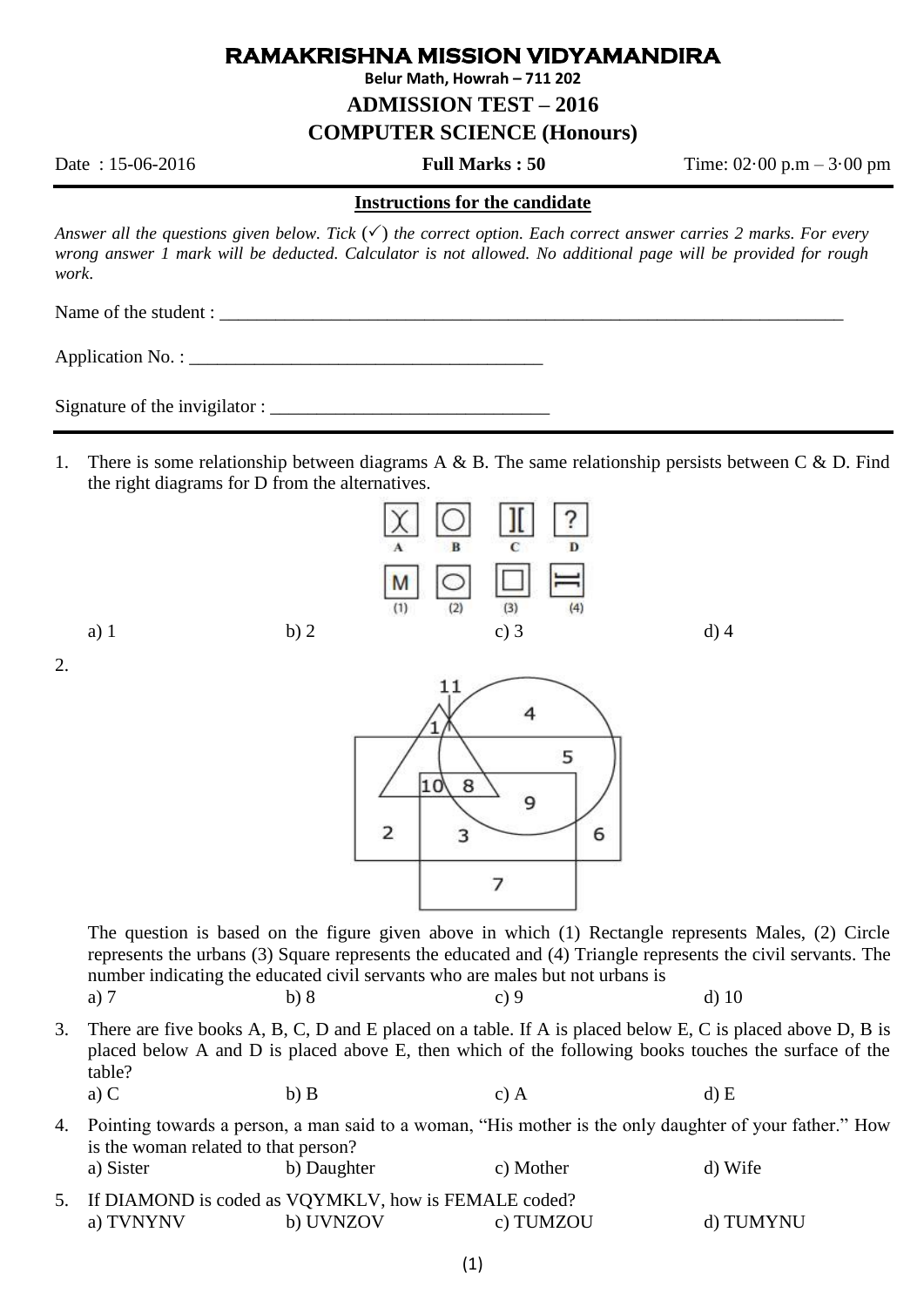### 6. A, CD, GHI, ?, UVWXY a) LMNO b) LMON c) MNOP d) NOPQ

7. Find the missing letter in the following puzzle.



8. Replace the question mark with correct time.



- 9. Suppose n is an integer such that the sum of digits on n is 2, and  $10^{10}$  <n < 10<sup>11</sup>. The number of different values of n is
	- a) 11 b) 10 c) 9 d) 8
- 10. If there are 10 positive real numbers  $n1 \le n2 \le n3$ ..... $\le n10$ , How many triplets of these numbers (n1, n2,n3), (n2,n3,n4),…… can be generated such that in each triplet the first number is always less than the second number, and the second number is always less than the third number? a) 45 b) 90 c) 120 d) 180
- 11. The remainder, when  $(15^{23} + 23^{23})$  is divided by 19 is a) 4 b) 15 c) 0 d) 18
- 12. If the sum of the first 11 terms of an arithmetic progression equals that of the first 19 terms, then what is the sum of the first 30 terms? a) 0 b) –1 c) 1 d) not unique
- 13. Let us express date in the DDMMYYYY, where DD represents day of the month, MM represents the month and YYYY represents the year. If the last possible date in the  $20<sup>th</sup>$  century, with all the eight digits (in the date as expressed in the above format), being odd is a Sunday, then what day of the week will the first date of the  $21<sup>st</sup>$  century be with all the eight digits being even? a) Monday b) Saturday c) Friday d) Tuesday
- 14. The probability that a man will live 10 more years is ¼ and the probability that his wife will live 10 more years is 1/3. Then the probability that neither will be alive in 10 years is a)  $5/12$  b)  $7/12$  c)  $1/2$  d)  $11/12$
- 15. If  $f(x,y)=|x+y|$  and  $g(x,y)=|x-y|$ , how many ordered pairs of the form  $(x,y)$  would satisfy  $f(x,y)=g(x,y)$ ? a) 1 b) 2 c) 4 d) Infinitely many
- 16. A function  $f(x)$  is defined as follows :

$$
f(x) = x when x > 0
$$
  
= 0 when x = 0  
= -x when x < 0  

$$
\lim_{x\to 0} f(x).
$$

Find the value of

a) 1 b) –1 c)  $\infty$  d) 0